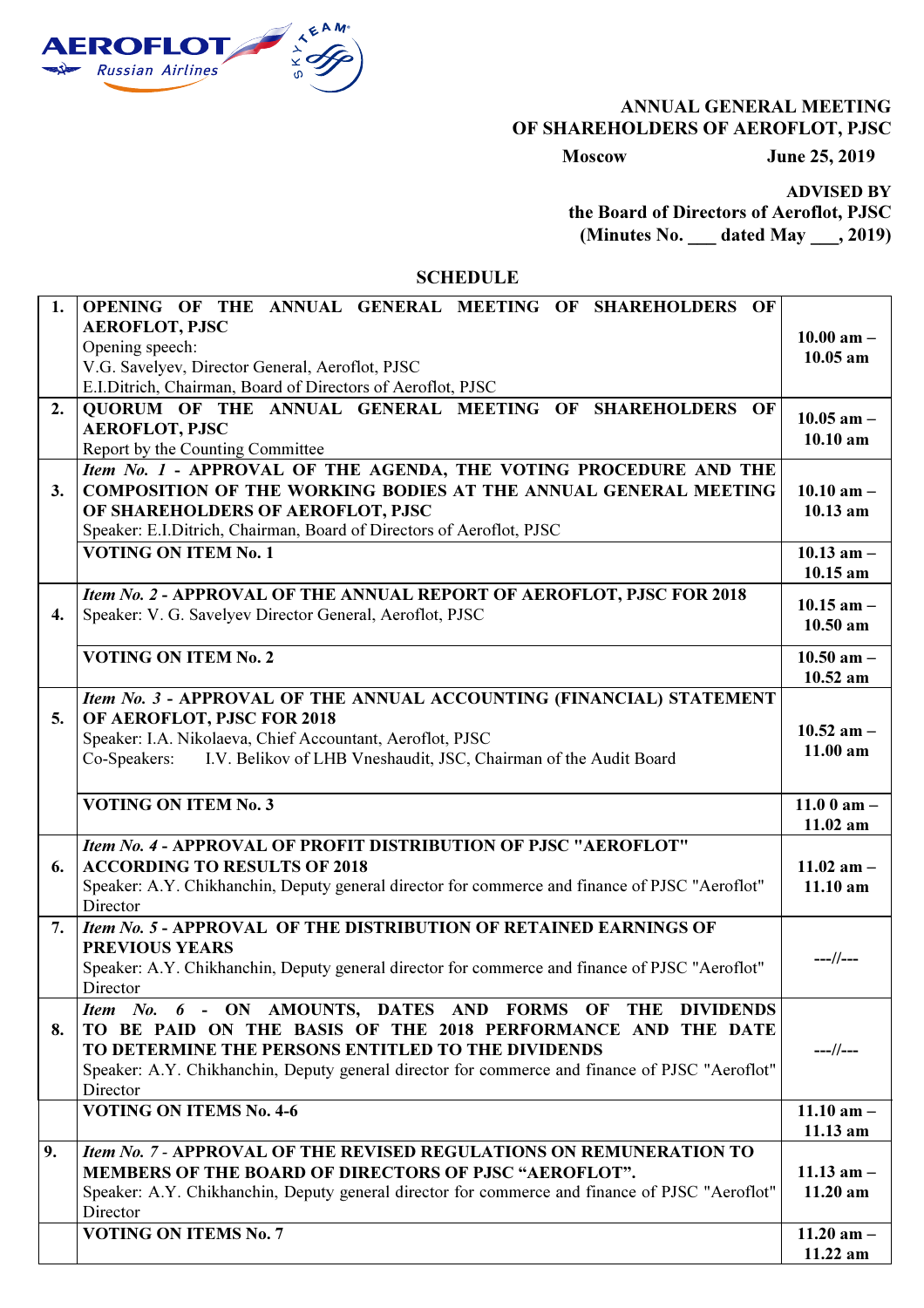| 10. | Item No. 8 - ON THE REMUNERATION TO BE PAID TO THE MEMBERS OF THE<br><b>AEROFLOT, PJSC BOARD OF DIRECTORS</b><br>Speaker: A.Y. Chikhanchin, Deputy general director for commerce and finance of PJSC "Aeroflot"<br>Director                                                                                           | 11.22 am $-$<br>$11.25$ am |
|-----|-----------------------------------------------------------------------------------------------------------------------------------------------------------------------------------------------------------------------------------------------------------------------------------------------------------------------|----------------------------|
|     | <b>VOTING ON ITEM No. 8</b>                                                                                                                                                                                                                                                                                           | 11.25 am $-$<br>11.27 am   |
| 11. | Item No. 9 - ON THE REMUNERATION TO BE PAID TO THE MEMBERS OF THE<br><b>AUDIT BOARD OF AEROFLOT, PJSC</b><br>Speaker: A.Y. Chikhanchin, Director, Deputy general director for commerce and finance of PJSC<br>"Aeroflot" Director                                                                                     | 11.27 am $-$<br>11.28 am   |
|     | <b>VOTING ON ITEM No. 9</b>                                                                                                                                                                                                                                                                                           | 11.28 $am -$<br>12.00 am   |
| 12. | INFORMATION ABOUT THE NUMBER OF VOTES HELD BY THOSE REGISTERED<br>FOR AND/OR PARTICIPANTS IN THE GENERAL MEETING AT THE MOMENT                                                                                                                                                                                        | 12.00 $am -$<br>$12.05$ pm |
| 13. | <b>ELECTION</b><br><b>MEMBERS</b><br>No.<br>10<br>OF<br>OF<br>AEROFLOT,<br><b>PJSC</b><br><b>Item</b><br>$\blacksquare$<br><b>BOARD OF DIRECTORS</b><br>Speaker: E.I.Ditrich,, Chairman, Board of Directors of Aeroflot, PJSC                                                                                         | 12.05 pm $-$<br>$12.10$ pm |
|     | <b>VOTING ON ITEM No. 10</b>                                                                                                                                                                                                                                                                                          | 12.10 pm $-$<br>12.15 pm   |
| 14. | <b>COFFEE BREAK</b>                                                                                                                                                                                                                                                                                                   | 12.15 pm $-$<br>12.40 pm   |
| 15. | <b>ELECTION</b><br>$N0$ .<br>II<br>OF<br><b>MEMBERS</b><br>OF<br>AEROFLOT,<br><b>Item</b><br><b>PJSC</b><br>$\blacksquare$<br><b>AUDIT BOARD</b><br>Speaker: E.I.Ditrich,, Chairman, Board of Directors of Aeroflot, PJSC                                                                                             | 12.40 pm $-$<br>12.43 pm   |
|     | <b>VOTING ON ITEM No. 11</b>                                                                                                                                                                                                                                                                                          | 12.43 pm $-$<br>12.45 pm   |
| 16. | <b>AUDITORS</b><br>No.<br>12<br><b>APPROVAL</b><br>AEROFLOT,<br>OF<br>OF<br><b>PJSC</b><br><b>Item</b><br><b>FOR 2019</b><br>Speaker: A.Y. Chikhanchin, Deputy general director for commerce and finance of PJSC "Aeroflot"<br>Director                                                                               | 12.45 pm $-$<br>12.48 pm   |
|     | <b>VOTING ON ITEM No. 12</b>                                                                                                                                                                                                                                                                                          | 12.48 pm $-$<br>12.50 pm   |
| 17. | Item No. 13 - ON APPROVAL OF A NEW VERSION OF THE ARTICLES OF<br><b>ASSOCIATION OF PJSC "AEROFLOT"</b><br>Speaker: V.B.Alexandrov, Deputy general director for sales and property issues of PJSC "Aeroflot".                                                                                                          | 12.50 pm $-$<br>$12.55$ pm |
| 18. | Item No. 14 - ON APPROVAL OF A NEW VERSION OF THE REGULATIONS ON THE<br><b>GENERAL MEETING OF SHAREHOLDERS OF PJSC "AEROFLOT"</b><br>Speaker: V.B.Alexandrov, Deputy general director for sales and property issues of PJSC "Aeroflot".                                                                               | $---//---$                 |
| 19. | Item No. 15 - ON APPROVAL OF A NEW VERSION OF THE REGULATIONS ON THE<br><b>BOARD OF DIRECTORS OF PJSC "AEROFLOT"</b><br>Speaker: V.B.Alexandrov, Deputy general director for sales and property issues of PJSC "Aeroflot"                                                                                             | $---//---$                 |
| 20. | Item No. 16 - ON APPROVAL OF A NEW VERSION OF THE REGULATIONS ON THE<br><b>MANAGEMENT BOARD OF PJSC "AEROFLOT"</b><br>Speaker: V.B.Alexandrov, Deputy general director for sales and property issues of PJSC "Aeroflot"                                                                                               | $---//---$                 |
|     | <b>VOTING ON ITEM No. 13-16</b>                                                                                                                                                                                                                                                                                       | $12.55$ pm $-$<br>12.58 pm |
| 21. | Item No. 17 - ON PARTICIPATION PF PJSC "AEROFLOT" IN DIGITAL TRANSPORT<br>AND LOGISTICS ASSOCIATION<br>Speaker: K.I.Bogdanov, Deputy general director for IT of PJSC "Aeroflot"                                                                                                                                       | 12.58 pm $-$<br>13.00 pm   |
|     | <b>VOTING ON ITEM No. 17</b>                                                                                                                                                                                                                                                                                          | 13.00 pm $-$<br>13.02 pm   |
| 22. | Item No. 18 - ON THE MAJOR RELATED PARTY TRANSACTION FOR COMMERCIAL<br>CONTROL BY AEROFLOT, PJSC OVER LOADING THE FLIGHTS OPERATED BY<br>ROSSIYA AIRLINES, JSC UNDER THE CODESHARE/BLOCK SPACE AGREEMENT<br>Speaker: A.Y.Chikhanchin, Deputy general director for commerce and finance of PJSC "Aeroflot"<br>Director | 13.02 pm $-$<br>13.08 pm   |
|     | <b>VOTING ON ITEM No. 18</b>                                                                                                                                                                                                                                                                                          | 13.08 pm $-$<br>13.10 pm   |